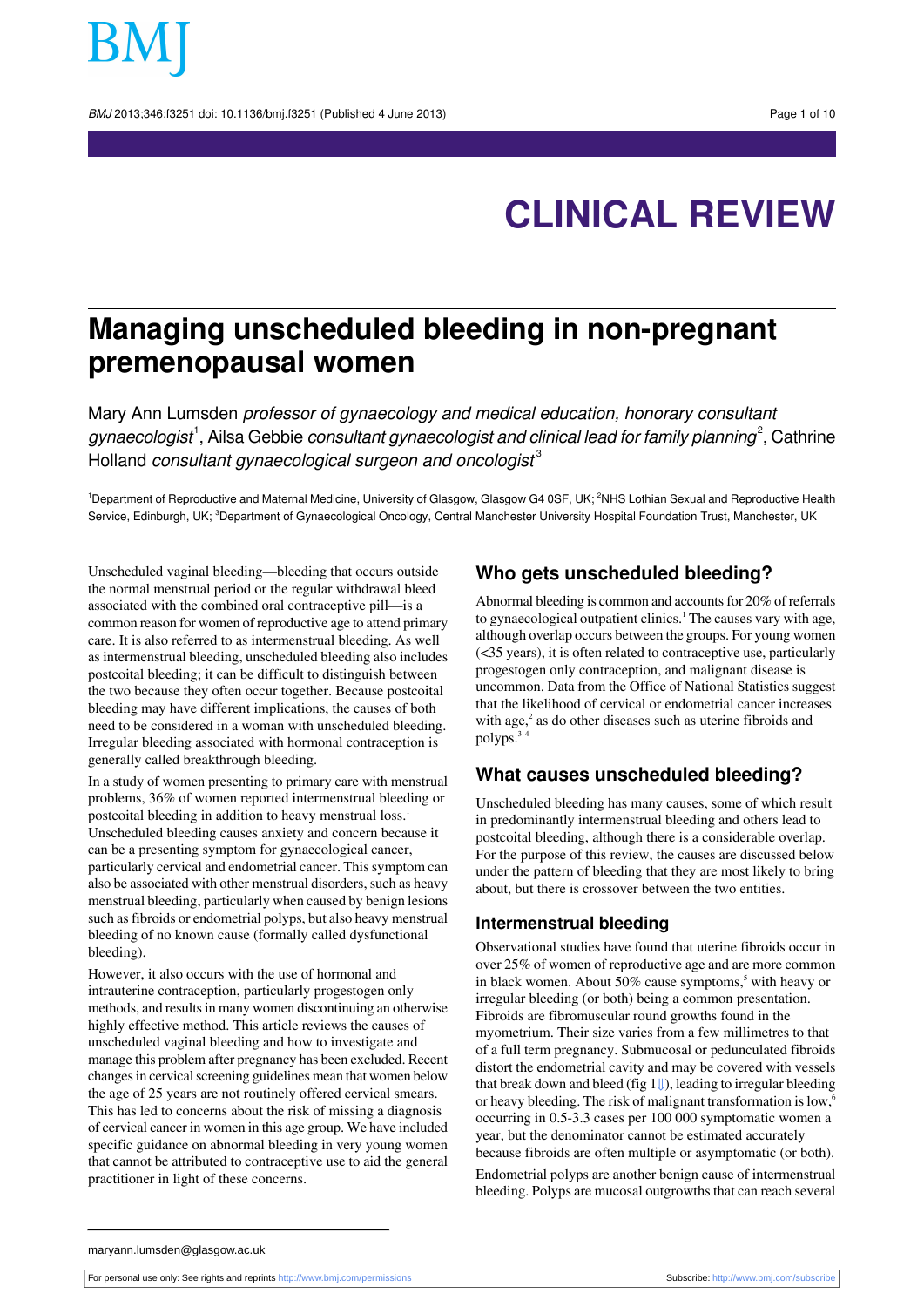#### **Summary points**

Pregnancy must always be excluded in the presence of unscheduled vaginal bleeding

Unscheduled bleeding is often seen with hormonal contraceptives, particularly progestogen only ones, in the first six months of use

Unscheduled bleeding results in many women discontinuing an otherwise highly effective method of contraception

Bleeding can result from benign lesions such as endometrial or cervical polyps, uterine fibroids, or adenomyosis, but consider concurrent disease of the endometrium and cervix in those at high risk

Although uncommon, endometrial and cervical cancer may present with unscheduled bleeding

The most important intervention in general practice is a vaginal speculum examination to visualise the cervix; the presence of bleeding should not defer this

#### **Sources and selection criteria**

We used the search terms ''abnormal bleeding,'' ''unscheduled bleeding,'' ''intermenstrual bleeding,'' and ''postcoital bleeding.'' We searched PubMed, Medline, Embase, Cochrane reviews, reference lists in general articles, guidelines of the UK Faculty of Sexual and Reproductive Healthcare, and Department of Health evidence based guidance documents. Our personal reference collections were also consulted.

centimetres in length. They are associated with irregular and sometimes heavy menstrual bleeding (fig [2⇓](#page-8-1)). A recent systematic review and meta-analysis of more than 10 000 women with endometrial polypectomy concluded that the incidence of cancer within a polyp in women of reproductive age was only 1.7%, compared with 5.4% in postmenopausal women. Although the malignant potential of polyps is generally low, women with polyps and abnormal bleeding are more likely to have a diagnosis of cancer than those with asymptomatic polyps.<sup>4</sup> <sup>7</sup>

Some women will experience irregular bleeding during the perimenopause, probably because of hormonal fluctuation. A large population study found that the length of the menstrual cycle often decreases in women during their late 30s and early 40s, and longer, irregular cycles become common.<sup>8</sup> However, perimenopausal dysfunctional bleeding is a diagnosis of exclusion, and irregular bleeding between periods should be investigated. This is particularly so for women who are at higher risk of endometrial cancer, such as those from families affected by hereditary non-polyposis colorectal cancer, because abnormal uterine bleeding (prolonged or intermenstrual) can be a symptom of underlying endometrial cancer. Most women with endometrial cancer are postmenopausal, with peak incidence above age 55 years. However, endometrial cancer can occur in premenopausal women, and the incidence rises steeply after the age of 40. Overall, 7% of women with endometrial cancer are below the age of 50. There is a risk of delayed diagnosis in these women because increasingly heavy or irregular bleeding may be falsely attributed to hormonal factors or the perimenopause.

Intermenstrual bleeding can also be caused by the inflammatory endometrial response to a copper intrauterine device. Studies show that women using such devices experience more days of intermenstrual spotting and bleeding than non-users.<sup>9</sup> A malpositioned device (low lying or abnormally rotated in the uterine cavity), which can be detected by ultrasound, is associated with a higher chance of irregular bleeding and pain.

Infection can also lead to intermenstrual bleeding. Sexually transmitted infections, particularly chlamydia, can cause endometritis, which is often associated with irregular bleeding and lower abdominal pain. Although most women with chlamydia are asymptomatic, intermenstrual bleeding can be the presenting symptom. Gonorrhoea can also cause bleeding but is much less prevalent than chlamydia in women in most populations.

#### **Postcoital bleeding**

Postcoital bleeding is often reported in women who describe abnormal intermenstrual bleeding. Causes of postcoital bleeding reported in women referred to secondary care for evaluation are cervical polyp (5-13%), ectopy (34%), chlamydia infection (2%), cervical intraepithelial neoplasia (7-17%), and invasive cervical cancer  $(0.6-4\%)$ . No specific cause for bleeding is found in about 50% of women.<sup>10 11</sup> Cervical ectropion, which looks red on examination, can occur as a result of sex hormones (particularly oestrogen) that encourage the growth of columnar epithelium over the ectocervix. It is particularly common in women who are pregnant or taking the combined oral contraceptive pill. Cervical polyps can also bleed and can also normally be visualised on examination. Infection can cause cervicitis and lead to postcoital bleeding. Cervicitis is usually associated with vaginal discharge as well as bleeding. It may be due to sexually transmitted infections such as chlamydia or gonorrhoea and occasionally herpes.

Most invasive cancers that cause postcoital bleeding are clinically apparent on speculum examination, and the proportion of invasive cancers diagnosed in women who have had a recent normal smear is low  $(0.6\%)$ <sup>10 11</sup> Although women can be counselled that serious disease is unlikely to be found, cervical cancer is more common in women with postcoital bleeding than in asymptomatic women. It is therefore important to perform a speculum examination and refer urgently to secondary care if there are concerns about the appearance of the cervix.

In the United Kingdom, cervical cancer most commonly affects women aged 25-64, with a peak incidence at  $30-34$  years.<sup>12</sup> It is less common than other cancers that affect women. In stark contrast, cervical cancer is a common cause of death in many developing countries. Oncogenic human papillomavirus subtypes cause cervical cancer. Women who have ever had sex are at risk, particularly immunocompromised women. It is a common misconception that women who are in same sex relationships are not at risk. A literature review of prevalence studies and case reports documented transmission of human papillomavirus between female sexual partners. In addition, 35% of homosexual women reported having had one to three male partners and 28% reported having four to 10 previous male partners.<sup>13</sup> Therefore all women eligible for screening (age 25-64) should be encouraged to attend for routine cervical screening regardless of sexual orientation.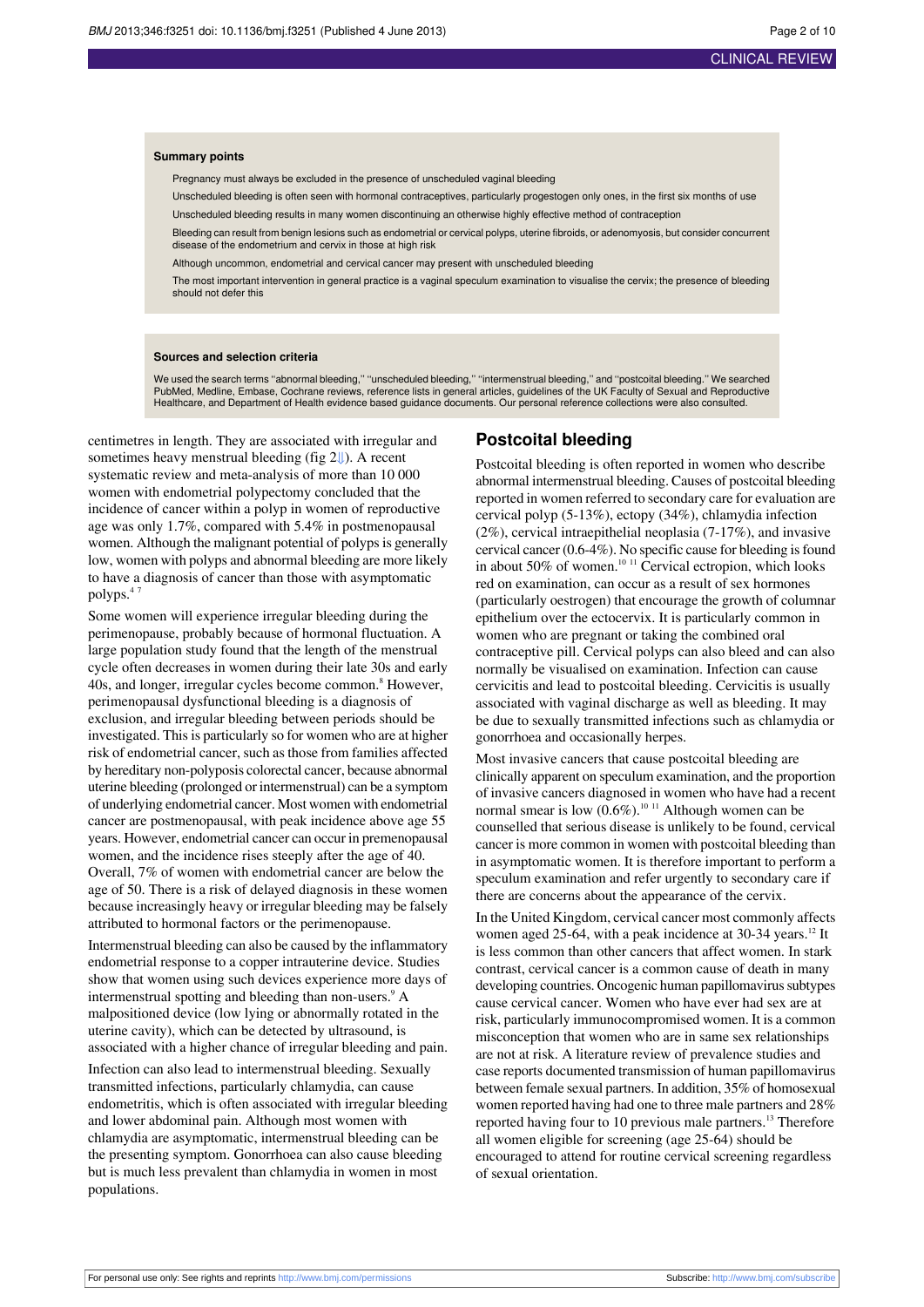## **Breakthrough bleeding with hormonal contraception**

Unscheduled vaginal bleeding is common when a new contraceptive method is started and often settles without intervention. Before the bleeding is attributed to the contraceptive method itself, pregnancy must be excluded. Infection must also be excluded in women using hormonal contraception.

Some women find breakthrough bleeding with hormonal contraception unacceptable and will discontinue the contraception, thus increasing the risk of unintended pregnancy. The table[⇓](#page-7-0) outlines the expected bleeding patterns in the first three months and thereafter for a variety of contraceptive methods. The data come from observational studies. Data for combined hormonal contraception are for the combined oral contraceptive pill but can be extrapolated to other combined methods (transdermal patch and vaginal ring). Bleeding problems are more common with progestogen only methods. Women should be counselled about the risks of bleeding abnormalities before they start contraception.

Box 1 details the main causes of breakthrough bleeding in women taking oral contraceptives. The most common cause is missed pills. Regular pill taking should be encouraged and bleeding often settles completely when adherence improves.<sup>14</sup>

A systematic review showed that preparations containing 20 µg ethinylestradiol are more likely to be associated with breakthrough bleeding than those containing 30-35 µg.<sup>15</sup> Breakthrough bleeding seems to be linked to ovarian follicular development, oestradiol concentrations, and blood vessel fragility.<sup>16</sup> <sup>17</sup> Sometimes—to avoid a withdrawal bleed at an inconvenient time or to prevent cyclical symptoms such as migraine—women do not take a break from combined oral contraception, and this often results in bleeding. "Tailored pill use" allows women to continue taking the pill until breakthrough bleeding develops, before stopping for a planned withdrawal bleed at that stage; thereafter, once the woman knows roughly when breakthrough bleeding will start, she can use this as a guide to when she should stop for a break in the future.<sup>18</sup> Several randomised trials have shown that breakthrough bleeding is significantly lower with the contraceptive vaginal ring than with the standard 30  $\mu$ g combined oral contraceptive pill.<sup>19</sup>

Antibiotic use is no longer thought to decrease the effectiveness of combined oral contraceptives or cause breakthrough bleeding, other than enzyme inducing rifamycin preparations for treating tuberculosis.<sup>6</sup> Bleeding with progestogen only contraception is thought to be caused by abnormal vascular morphology in the endometrium.<sup>16</sup>

## **How should I evaluate a woman with unscheduled bleeding?**

In most situations, a careful history will identify the possible causes of unscheduled bleeding and guide the need for examination and further investigations. The questions that should be covered are straightforward. Box 2 provides a list women who should be referred to secondary care.

It is important to know the woman's age because causes tend to differ with age. The last menstrual period will give an indication of the likelihood of pregnancy, and cycle length is valuable in determining the probability of anovulation. The frequency, heaviness, and duration of the irregular bleeding and its association with menses are also relevant. Premenstrual and postmenstrual bleeding and midcycle bleeding are often related to cyclical changes in sex steroids and less likely than prolonged

bleeding to be associated with disease. Prolonged bleeding, particularly if associated with irregular (probably anovulatory) cycles, is more suggestive of endometrial cancer in a woman approaching the menopause.

The sexual history—for example, starting a relationship with a new partner or the presence of vaginal discharge—might suggest an infection, such as chlamydia.

Ask about use of hormonal contraception and adherence to the regimen because this is often the cause, particularly if started within the past three months. Bleeding of more than 3 months' duration, particularly when heavy, will require further evaluation.

Cervical disease is unlikely if the woman has a regular and up to date screening history. Cervical ectropion is also more likely with oestrogen containing hormonal contraception. A family history of cancers is rare but important, because serious endometrial disease is associated with some gene mutations that cause hereditary cancers.

## **Examination**

Note whether the woman is obese because obesity is associated with anovulatory cycles.

A pelvic mass on abdominal examination could suggest fibroids, particularly if the woman has heavy periods; this diagnosis is likely to be supported by bimanual examination.

Digital examination may identify cervical excitation (indicative of infection) or cervical cancer if there is a craggy irregular cervix.

The most important intervention is a vaginal speculum examination to visualise the cervix.<sup>20 21</sup> This is crucial for detecting cervical ectropion and cancer.

## **Investigations**

Some investigations can be performed in primary care before referral. A cervical smear should be performed if not in date. If the cervix looks abnormal on examination, urgent referral is indicated.<sup>22</sup>

If the woman is at risk of infection, take an endocervical or vaginal swab (depending on the locally available tests) to check for infection, usually chlamydia and gonorrhoea.

If the history is of heavy or prolonged bleeding, take a full blood count to check for anaemia. In the presence of heavy menstrual bleeding and a palpable pelvic mass, uterine fibroids are the most likely diagnosis, particularly in women aged 35-50 years. An ultrasound scan will then be required (see below).

Other investigations that may take place after referral include hysteroscopy, which will determine whether a fibroid distorts the cavity of the uterus and can also confirm the presence of an endometrial polyp. Figures 1-4[⇓](#page-9-0)[⇓](#page-9-1) show examples of a normal and diseased endometrial cavity.

Magnetic resonance imaging is increasingly used in secondary care to provide good definition if the uterus is large, the ovaries are not easy to visualise, or doubt remains about the origin of a pelvic mass.

## **What is the role of ultrasound?**

Because it can be difficult to distinguish between an ovarian cyst and uterine fibroids on examination, if a patient has a pelvic mass, it is often helpful to have a pelvic ultrasound available for when the woman is seen in secondary care. If there is no pelvic mass and referral is being made to a "one-stop" clinic, ultrasound will automatically be repeated before any further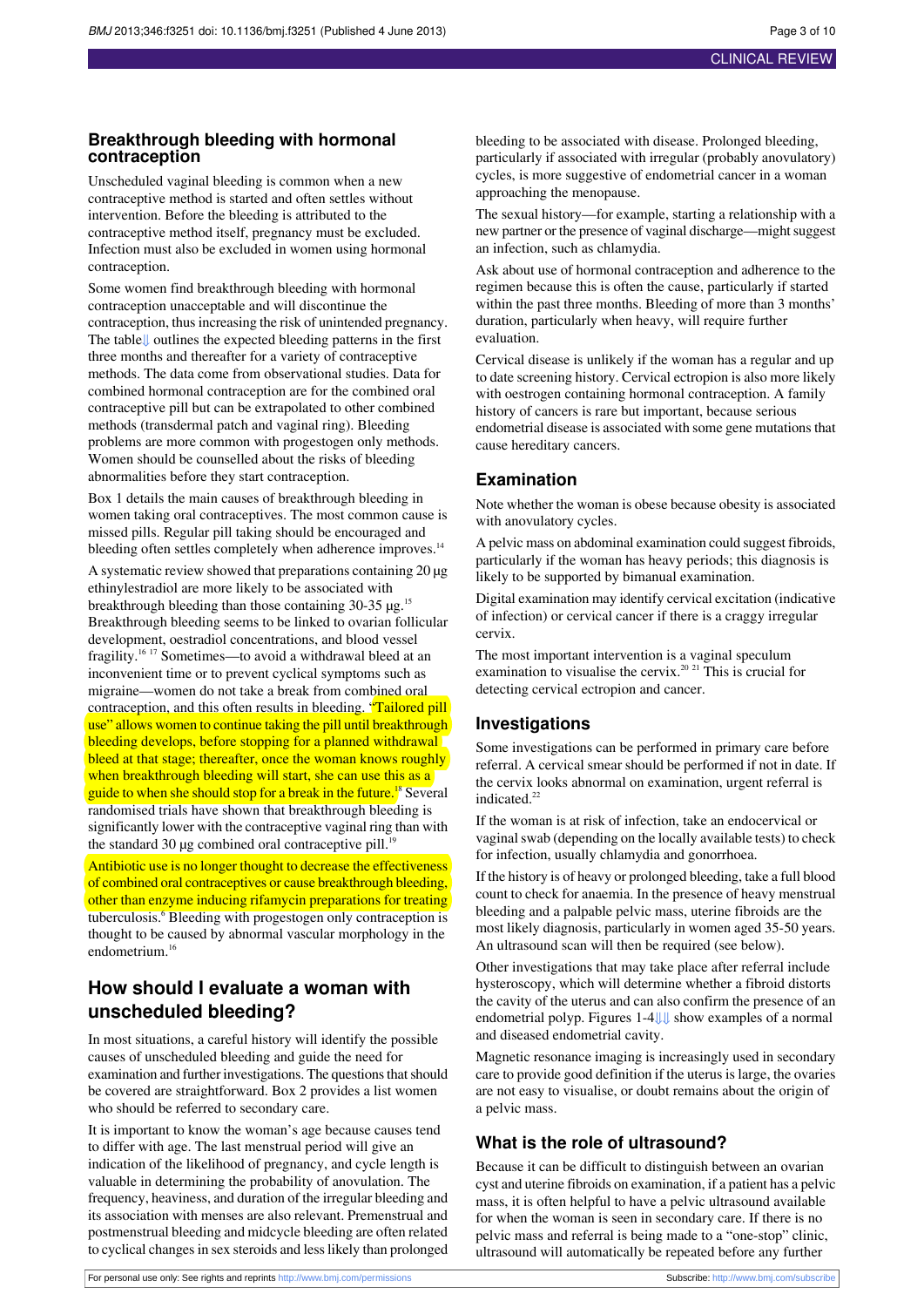#### **Box 1 Checklist for causes of breakthrough bleeding related to use of combined oral contraception**

Ask about adherence with regular pill taking

- Check for any possible drug interactions, including over the counter drugs, such as St John's wort
- If the woman smokes encourage her to stop because smokers have a higher risk of breakthrough bleeding

Check for risk of sexually transmitted infections, particularly chlamydial infections

Check cervical cytology history

Exclude pregnancy

Look for symptoms that suggest an underlying gynaecological cause such as pain, dyspareunia, or heavy menstrual bleeding

#### **Box 2 Who needs referral?**

Women with an abnormal looking cervix, particularly in those without a recent smear test

Women with a cervical polyp not easily removed in the surgery or that looks suspicious

Women with a pelvic mass associated with heavy menses and intermenstrual bleeding, because these women are likely to have fibroids Women at high risk of endometrial cancer, such as those with a family history of hormone dependent cancer, those with prolonged and irregular cycles, and women on tamoxifen

Women in whom irregular bleeding might lead to discontinuation of hormonal contraception. Such women are best referred to their local family planning centre where there will be clinics for complex contraceptive problems

All women over 45 years with intermenstrual bleeding should have a biopsy and those under 45 with persistent symptoms or risk factors for endometrial cancer should also be referred

investigation, so may not be necessary in primary care. These clinics may have the facilities to carry out investigations, including hysteroscopy, and start treatment in one visit. However, local guidelines on carrying out an ultrasound before referral may be in place and should be checked.

Endometrial polyps can also be visualised with ultrasound and this may be facilitated by the infusion of saline into the cavity (saline infusion sonography). $^{23}$ 

A systematic review of ultrasound found that its sensitivity and specificity for identifying the cause of abnormal bleeding (unscheduled bleeding and heavy menstrual bleeding) varied considerably, with a sensitivity of  $48-100\%$ ).<sup>24</sup> Sensitivity probably depended on the quality of the study and also on the skill of the person doing the scan.

A randomised controlled trial found that fibroids are better detected by ultrasound than by hysteroscopy (generally considered the gold standard for diagnosis, although not usually performed in primary care). However, hysteroscopy is usually better at detecting intracavity disease, such as endometrial polyps.<sup>25</sup>

### **When is endometrial biopsy indicated?**

The absence of a thickened endometrium on ultrasound does not totally exclude serious endometrial disease, such as atypical hyperplasia or invasive endometrial cancer. However, endometrial cancer is unlikely in women under 40 years, particularly if there is no family history. Referral for endometrial biopsy is therefore not indicated in these women unless the abnormal bleeding persists or the treatment provided fails to resolve the symptoms. Because the incidence of endometrial cancer starts to rise sharply at age 40, consider referral for endometrial biopsy in women between 40 and 45 years; referral is indicated for women aged 45 or more.<sup>26</sup>

Consider endometrial biopsy in all women over 40 known to have benign disease, such as fibroids or endometrial polyps, because endometrial cancer may also be present.<sup>27</sup>

## **How should I investigate women aged 20-24 years not on hormonal contraception?**

Although abnormal bleeding is common in young women, it is rarely a sign of cancer (about 50 cases a year in the UK). However, these women are often referred to specialist services because they do not have routine cervical screening. Any woman in this age group who presents with postcoital bleeding or persistent intermenstrual bleeding must be offered an immediate speculum examination because about 80% of invasive cervical cancers are visible to the naked eye. The NHS Advisory Committee for Cervical Screening recommends urgent referral for colposcopy in the small number of young women with a cervix that looks abnormal and suspicious.<sup>22</sup> Do not wait for the result of a cervical smear, because smears are unreliable in the diagnosis of cervical cancer. Women who are found to have a benign lesion, such as a cervical polyp or ectropion, can be referred to a general gynaecological outpatient clinic rather than for colposcopy.

### **How should women with abnormal bleeding while using hormonal contraception be investigated?**

Tell women of any age who are using progestogen only contraceptives to expect irregular bleeding in the early months of use. Unscheduled bleeding may not improve with some methods, but the woman may be happy to continue if reassured that there is no serious underlying cause. If abnormal bleeding patterns persist with any contraceptive method beyond the first six months of use or arise de novo, gynaecological investigations, including an ultrasound scan, are indicated.

## **What treatment will be required?**

This will depend on the underlying cause of the bleeding. If anaemia is present secondary to bleeding, prescribe iron supplements. Minor disease, such as polyps or small fibroids, can be removed hysteroscopically. Larger fibroids can be removed by transcervical resection. New devices are available to facilitate hysteroscopic procedures under local anaesthetic. Cryotherapy for symptomatic cervical ectropion can also be performed in a general gynaecology clinic.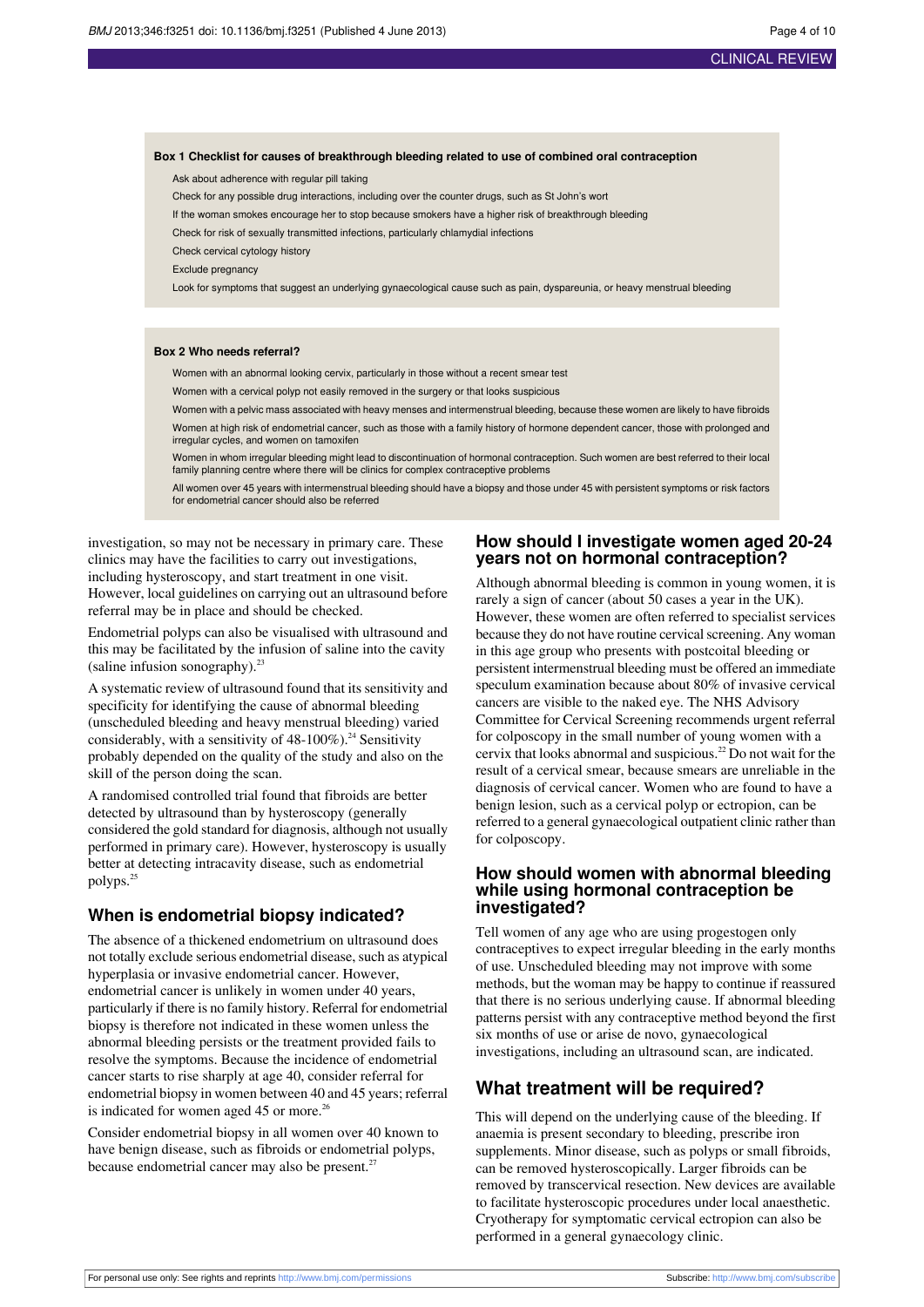Women with larger fibroids can be treated with drugs, vascular embolisation, surgery, or a combination of these methods, with good resolution of bleeding disorders. Box 3 lists treatments for uterine fibroids that have been investigated in well performed randomised controlled trials. They have been assessed in review articles and a Cochrane review.28-30

Hormonal treatments such as oral progestogen or the levonorgestrel releasing intrauterine system can be useful, particularly in dysfunctional uterine bleeding, and long term randomised controlled trials report a decrease in the number of bleeding days.<sup>31 32</sup> A recent Cochrane review confirms the absence of good randomised trials to support the use of cyclical progestogens or oestrogen and progestogen in the treatment of irregular and intermenstrual bleeding.<sup>33</sup> Manipulation of sex steroid hormone levels will provide symptomatic relief and shrink fibroids, but the problems usually resume on stopping treatment.

Refer any cancer to the local gynaecological oncology team for specialist management. Hyperplasia can be reversed by progestogen, which is the treatment of choice in a woman wishing to retain her fertility.<sup>34</sup> Atypical hyperplasia and cancer are usually treated with surgery.

## **How do I treat bleeding associated with contraception?**

Unscheduled vaginal bleeding in association with hormonal contraception can be difficult to treat. Management is generally based on consensus expert opinion because the scientific evidence is of insufficient quality to provide evidence based recommendations.<sup>14</sup> The World Health Organization selected practice recommendations form the basis for this and have been adapted by many countries.<sup>35</sup> Treatment options are generally limited.

Small randomised trials show that non-steroidal anti-inflammatory drugs can shorten the duration of bleeding episodes when given continuously for three to four weeks but have limited clinical value. Tranexamic acid will help heavier bleeding. Although unlicensed for this indication, an oestrogen containing combined pill can provide temporary relief from breakthrough bleeding associated with the progestogen only implant, injectable preparation, or intrauterine system, probably through stabilisation of the endometrium. A three month course is usually given initially, but it will improve cycle control for as long and as often as it is continued. Its use is restricted to women with no contraindications to an oestrogen containing preparation. Box 4 summarises the available treatments for breakthrough bleeding in women who use progestogen only contraception.

If bleeding persists after three months of combined oral contraceptive use, increase the dose of ethinylestradiol up to a maximum of 35 µg to give the best cycle control.<sup>15</sup> There is no evidence that changing the type of progestogen or dose will improve the bleeding pattern, but anecdotally this may help individual women. Running more than one packet of combined pills together before having a break or continuous use of the pill may exacerbate the problems so should be stopped.<sup>14</sup> A woman could consider switching to the combined vaginal ring to improve cycle control if she wishes to continue a combined method.<sup>19</sup>

Other drugs that have shown some degree of efficacy in small studies are doxycycline and mifepristone; neither produces lasting benefit and they are unlicensed for this indication.

The UK Faculty of Sexual and Reproductive Healthcare has produced comprehensive evidence based guidelines on the

management of unscheduled bleeding in women using hormonal contraception.<sup>14</sup>

Contributors: All three authors contributed to the manuscript according to their area of specialist interest—AG contraception, CH cervical screening and pathology, MAL benign gynaecological disease. MAL finalised the manuscript and is guarantor.

Competing interests: We have read and understood the BMJ Group policy on declaration of interests and declare the following interests: None.

Provenance and peer review: Commissioned; externally peer reviewed.

- 1 Warner P, Critchley HO, Lumsden MA, Campbell-Brown M, Douglas A, Murray G. Referral for menstrual problems: cross sectional survey of symptoms, reasons for referral and management. BMJ 2001;323:24-8.
- 2 Office for National Statistics. Cancer statistics registrations. Registrations of cancers diagnosed in England 2003. ONS, 2005.
- 3 Kjerulff KJ, Langenberg P, Seidman JD, Stolley PD, Guzinsi GM. Uterine leiomyomas. Racial differences in severity, symptoms and age at diagnosis. J Reprod Med 1995;41:483-90.
- 4 Dreisler E, Sorensen S, Ibsen PH, Lose G. Prevalence of endometrial polyps and abnormal uterine bleeding in a Danish population aged 20-74 years. Ultrasound Obstet Gynecol 2009;33:102-8.
- 5 Buttram VC, Reiter RC. Uterine leiomyomata: etiology, symptomatology, and management. Fertil Steril 1981;36:433-45.
- 6 Harlow BL, Weiss NS, Lafton S. The epidemiology of sarcomas of the uterus. J Natl Cancer Inst 1986;76:399-402.
- 7 Lee SC, Kaunitz AM, Sanchez-Ramos L, Rhatigan RM. The oncogenic potential of endometrial polyps: a systematic review and meta-analysis. Obstet Gynecol 2010;116:1197-205.
- Treloar AE, Boynton RE, Behn BG, Brown BW. Variation of the human menstrual cycle throughout life. Int J Fertil 1967;12:77-126.
- 9 Faculty of Sexual and Reproductive Healthcare Clinical Guidance. Intra-uterine contraception. 2007. [www.fsrh.org/pdfs/CEUGuidanceIntrauterineContraceptionNov07.](http://www.fsrh.org/pdfs/CEUGuidanceIntrauterineContraceptionNov07.pdf)
- [pdf.](http://www.fsrh.org/pdfs/CEUGuidanceIntrauterineContraceptionNov07.pdf) 10 Rosenthal AN, Panoskaltsis T, Smith T, Soutter WP. The frequency of significant pathology in women attending a general gynaecological service for postcoital bleeding. Br J Obstet Gynaecol 2001;108:103-6.
- 11 Sahu B, Latheef R, Magd SA. Prevalence of pathology in women attending colposcopy for postcoital bleeding with negative cytology. Arch Gynecol Obstet 2007;276:471-3.
- 12 Cancer Research UK. CancerStats—Cancer statistics for the UK. 2009. [www.](http://www.cancerresearchuk.org/cancer-info/cancerstats/) [cancerresearchuk.org/cancer-info/cancerstats/](http://www.cancerresearchuk.org/cancer-info/cancerstats/).
- 13 Henderson HJ. Why lesbians should be encouraged to have regular cervical screening. J Fam Plann Reprod Health 2009;35:49-52.
- 14 Royal College of Obstetricians and Gynaecologists. Faculty of Sexual and Reproductive Healthcare clinical guidance. Management of unscheduled bleeding in women using hormonal contraception. 2009. [www.fsrh.org/pdfs/UnscheduledBleedingMay09.pdf.](http://www.fsrh.org/pdfs/UnscheduledBleedingMay09.pdf)
- 15 Gallo MF, Nanda K, Grimes DA, Lopez LM, Schulz KF. 20 µg versus >30 µg estrogen combined oral contraceptives for contraception. Cochrane Database Syst Rev 2011;1:CD003989.
- 16 Endrikat J, Gerlinger C, Plettig K, Wessel J, Schmidt W, Grubb G, et al. A meta-analysis on the correlation between ovarian activity and the incidence of intermenstrual bleeding during low-dose oral contraceptive use. Gynecol Endocrinol 2003;17:107-14.
- 17 Hickey M, Fraser IS. Clinical implications of disturbances of uterine vascular morphology and function. Baillieres Best Pract Res Clin Obstet Gynaecol 2000;14:937-51.
- 18 Szarewski A. Sisters doing it for themselves. J Fam Plann Reprod Health Care ;2009;35:71-2.
- 19 Oddsson K, Liefels-Fischer B, Wiel-Masson D, de Melo NR, Benedetto C, Verhoeven CHJ, et al. Superior cycle control with a contraceptive vaginal ring compared with an oral contraceptive containing 30 mcg ethinylestradiol and 150 mcg levonorgestrel: a randomized trial. Hum Reprod 2005;20:557-62.
- 20 Public Health England. Colposcopy and Programme Management. Guidelines for the NHS cervical screening programme. No 20. 2010:15-6. [www.cancerscreening.nhs.uk/](http://www.cancerscreening.nhs.uk/cervical/publications/nhscsp20.html) [cervical/publications/nhscsp20.html.](http://www.cancerscreening.nhs.uk/cervical/publications/nhscsp20.html)
- 21 Public Health England. Clinical practice guidance for the assessment of young women aged 20-24 with abnormal vaginal bleeding. 2010. [www.cancerscreening.nhs.uk/cervical/](http://www.cancerscreening.nhs.uk/cervical/publications/doh-guidelines-young-women.html) [publications/doh-guidelines-young-women.html](http://www.cancerscreening.nhs.uk/cervical/publications/doh-guidelines-young-women.html).
- 22 National Institute for Health and Care Excellence. Referral guidelines for suspected cancer CG27. 2005. [http://publications.nice.org.uk/referral-guidelines-for-suspected-cancer-cg27/](http://publications.nice.org.uk/referral-guidelines-for-suspected-cancer-cg27/guidance) [guidance.](http://publications.nice.org.uk/referral-guidelines-for-suspected-cancer-cg27/guidance)
- 23 AAGL Practice Report. Practice guidelines for the diagnosis and management of
- endometrial polyps. *Journal of Minimally Invasive Gynaecology* 2012;19:3-10.<br>24 Farquhar C, Ekeroma A, Furness S, Arroll B. A systematic review of transvaginal ulatrasonography and hysteroscopy for the investigation of abnormal uterine bleeding in premenopausal women. Acta Obstet Gynaecol Scand 2003;82:493-504.
- 25 Critchley HO, Warner P, Lee AJ. Evaluation of abnormal uterine bleeding: comparison of 3 outpatient procedures within cohorts defined by age and menopausal status. Health Technol Assess 2001;8:iii-iv, 1-139.
- 26 National Institute for Health and Care Excellence. Heavy menstrual bleeding: investigation and management. CG44. 2007. [www.nice.org.uk/CG44.](http://www.nice.org.uk/CG44)
- 27 ESHRE Capri Workshop Group. Endometrial bleeding. Hum Reprod Update 2007;13:421-31.
- 28 Lumsden MA. Modern management of fibroids. Obstet Gynaecol Reprod Med 2009;20:82-6.
- 29 Donnez J, Tatarchuk T, Bouchard P, Puscasiu L, Zakharenko N, Ivanova T, et al. Ulipristal acetate versus placebo for fibroid treatment before surgery. N Engl J Med 2012;366:409-20.
- 30 Gupta JK, Sinha A, Lumsden MA, Hickey M. Uterine artery embolisation for uterine fibroids. Cochrane Database Syst Rev 2012;5:CD005073.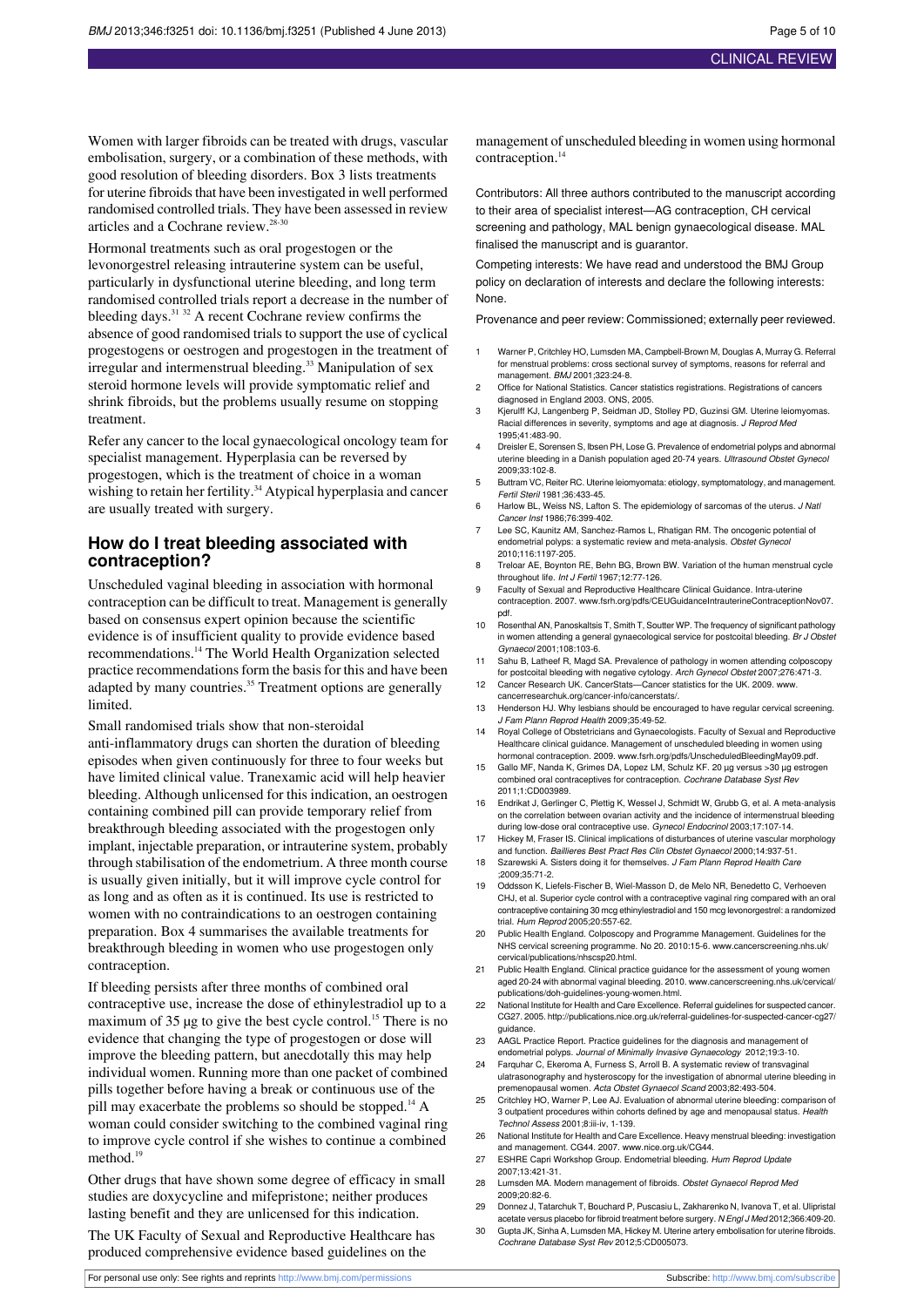#### **Box 3 Treatments for fibroids**

#### **Medical**

Drugs that decrease oestrogen levels

Gonadotrophin releasing hormone agonists (given subcutaneously or intramuscularly)

Drugs that block progesterone

Progesterone receptor modulators, such as ulipristal

Progestogens may be used if the cavity is normal

#### **Surgical**

Myomectomy, which may be performed by the open, laparoscopic, or combined laparoscopic and vaginal routes

Small intracavity fibroids (<5 cm in diameter) can be removed by hysteroscopic resection; if larger, a gonadotrophin releasing hormone agonist or progesterone receptor modulator may be used to shrink the fibroid before removal

Intramural or subserosal fibroids are removed abdominally

Uterine artery embolisation is associated with relief of menstrual disorder and fibroid shrinkage

High intensity focused ultrasound (guided by magnetic resonance imaging) is a precise treatment but is available in only a few centres

#### **Box 4 Options for managing unscheduled bleeding in users of progestogen only contraception**

#### Progestogen only pill

No evidence that changing type or dose of pill (including desogestrel containing pills) improves the bleeding pattern

No evidence that taking two types of progestogen only pill improves bleeding

A non-steroidal anti-inflammatory drug (such as mefenamic acid 500 mg three times daily) may shorten the duration of the bleeding episode

#### Subdermal implant and levonorgestrel releasing intrauterine system

Give a three month course of combined oral contraceptive (containing 30-35 µg ethinylestradiol), either continuously or in usual cyclical regimen. This can be repeated as often as needed

A non-steroidal anti-inflammatory drug (such as mefenamic acid 500 mg three times daily) may shorten the duration of the bleeding episode

#### Injectable preparations

No evidence that reducing the injection interval improves bleeding

Give a three month course of combined oral contraceptive (containing 30-35 µg ethinylestradiol), either continuously or in usual cyclical regimen. This can be repeated as often as needed

A non-steroidal anti-inflammatory drug (such as mefenamic acid 500 mg three times daily) may shorten the duration of the bleeding episode

#### **Tips for non-specialists**

Perform a speculum examination and pelvic examination to exclude an obvious cervical or pelvic abnormality. Examination should not be deferred because of bleeding at the time of consultation because this can delay the diagnosis

Do not wait for the results of a cervical smear before referral of a woman with suspected cervical cancer

Irregular bleeding in the first three to six months of hormonal contraceptive use is to be expected and the woman should be warned about this

Endometrial biopsy should be performed in women over 45 years with intermenstrual bleeding even in the presence of normal ultrasound findings and in younger women with persistent symptoms or risk factors for endometrial cancer

#### **Additional educational resources**

#### Resources for healthcare professionals

NHS Cervical Screening Programme [\(http://www.cancerscreening.nhs.uk/cervical/](http://www.cancerscreening.nhs.uk/cervical/) )—Contains advice on onward referral to a gynaecologist<br>or a colposcopy clinic for women with abnormal vaginal bleeding

National Institute for Health and Care Excellence ([www.nice.org.uk/nicemedia/live/11514/32743/32743.pdf\)](http://www.nice.org.uk/nicemedia/live/11514/32743/32743.pdf)—Guidance on the use of liquid based cytology for cervical screening

NHS ([www.cancerscreening.nhs.uk/cervical/publications/doh-guidelines-young-women.pdf\)](http://www.cancerscreening.nhs.uk/cervical/publications/doh-guidelines-young-women.pdf)—Specific recommendations for the assessment of young women aged 20-24 with abnormal vaginal bleeding

National Institute for Health and Care Excellence ([www.nice.org.uk/CG027\)](http://www.nice.org.uk/CG027)—Information for GPs on appropriate referral for women with symptoms suggestive of cancer

#### Resources for patients

Jo's Cervical Cancer Trust ([www.jostrust.org.uk/](http://www.jostrust.org.uk/))—UK charity providing information and support for women with regard to cervical abnormalities and cervical cance

Cancer Help UK (cancerhelp.cancerresearchuk.org/)—Patient information resource from Cancer Research UK

National Institute for Health and Care Excellence. Long-acting reversible contraception. CG30. 2005. [www.nice.org.uk/CG030.](http://www.nice.org.uk/CG030)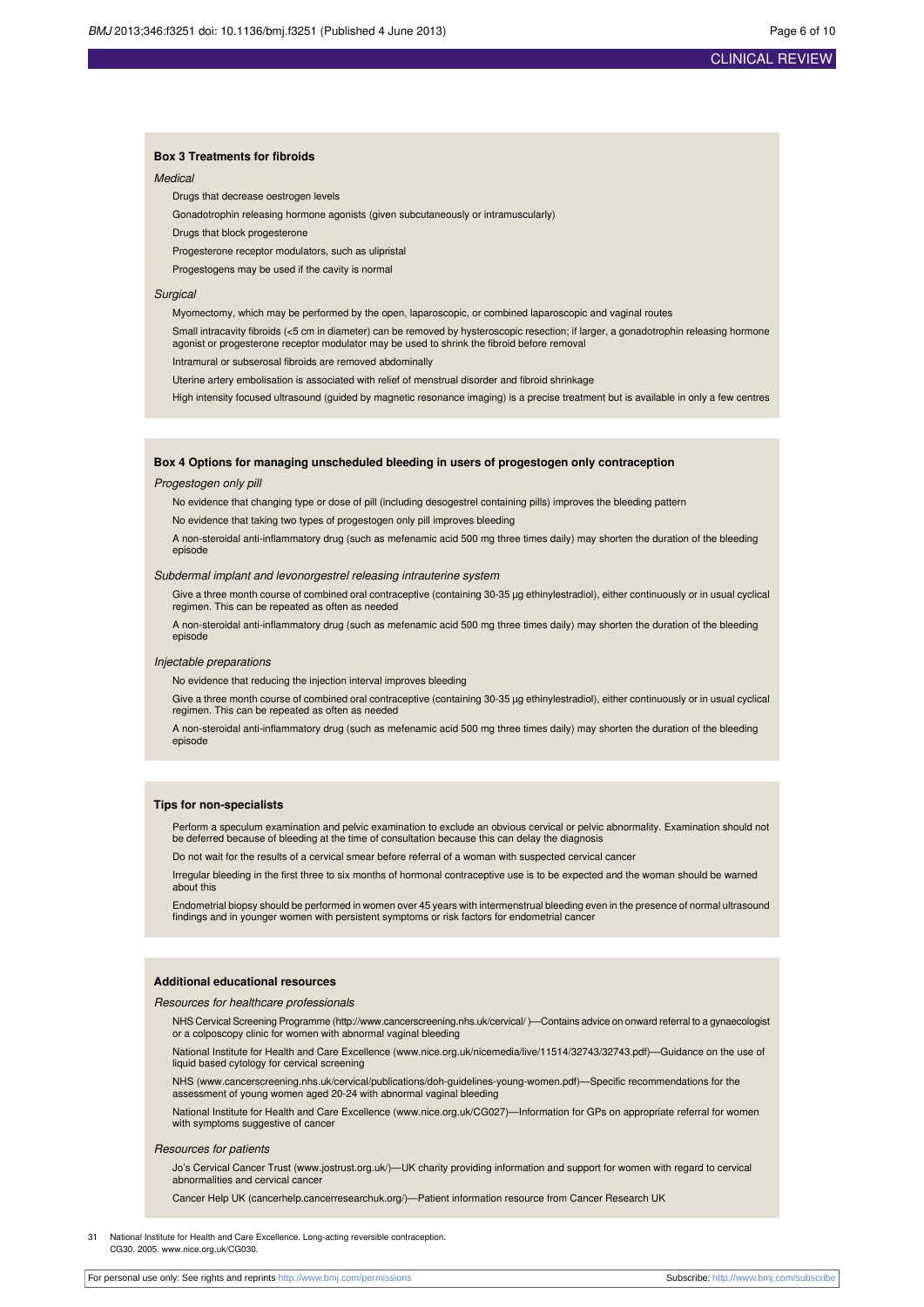- 32 Abdel-Aleem H, d'Arcangues C, Vogelsong K, Gulmezoglu AM. Treatment of vaginal bleeding irregularities induced by progestin only contraceptives. Cochrane Database Syst Rev 2007;4:CD003449.
- 33 Hickey M, Higham H, Fraser I. Progestogens with or without oestrogen for irregular uterine bleeding associated with anovulation. Cochrane Database Syst Rev 2012;9:CD001895. 34 Orbo A, Arnes M, Hancke C, Vereide AB, Pettersen I, Larsen K. Treatment results of
- endometrial hyperplasia after prospective D-score classification—a follow-up study comparing effect of LNG-IUD and oral progestins versus observation only. Gynecol Oncol 2008;111:68-73.
- 35 WHO. Selective practice recommendations for contraceptive use. 2nd ed. 2004. Updated 2008. [www.who.int/reproductivehealth/publications/family\\_planning/9241562846index/](http://www.who.int/reproductivehealth/publications/family_planning/9241562846index/en/index.html) [en/index.html](http://www.who.int/reproductivehealth/publications/family_planning/9241562846index/en/index.html)

#### Cite this as: BMJ 2013;346:f3251

© BMJ Publishing Group Ltd 2013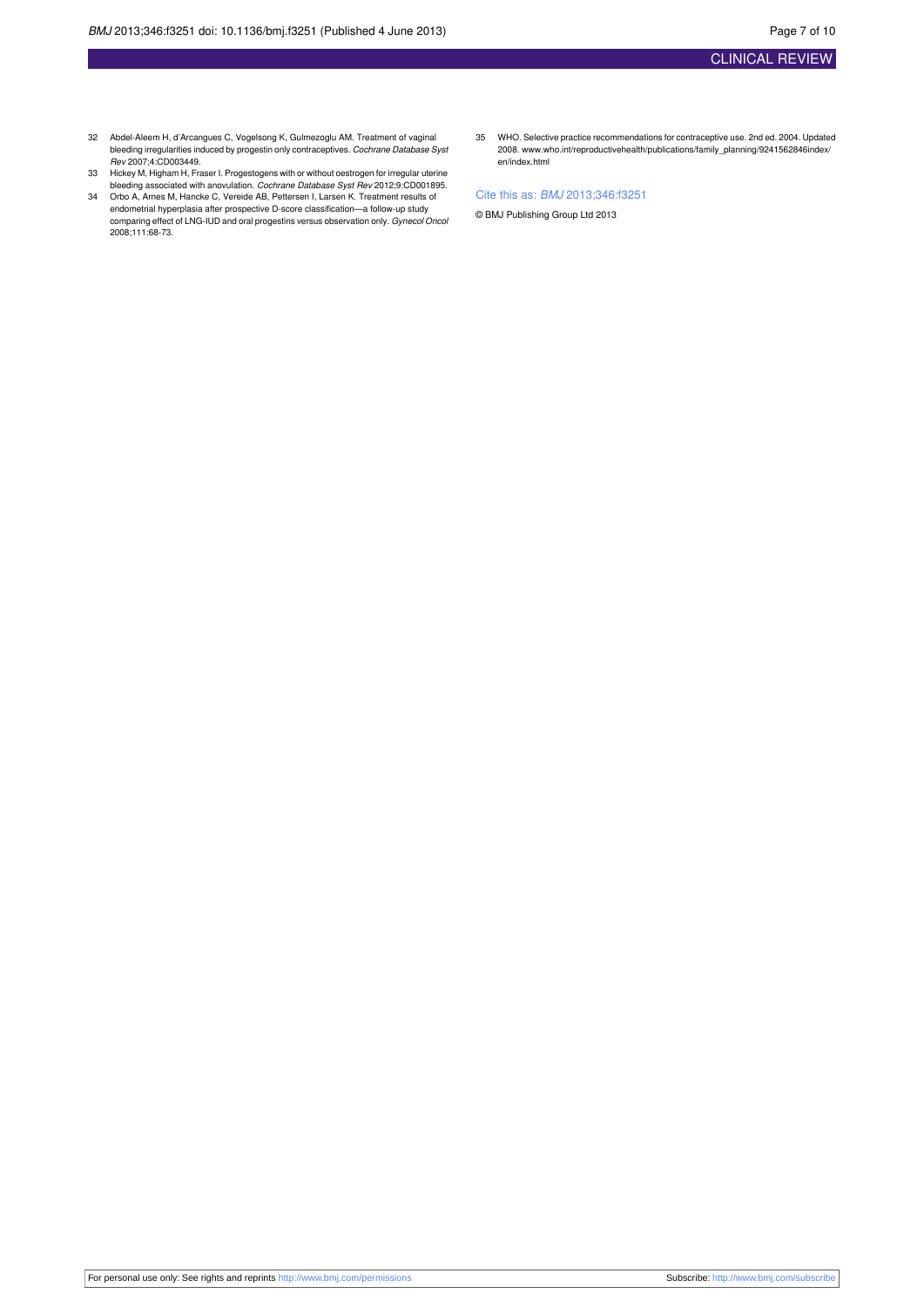## **Table**

<span id="page-7-0"></span>

| Table 1 Expected bleeding patterns in women using various contraceptive methods <sup>14</sup> |                                                                                                                                   |                                                                                                                                                                                                 |
|-----------------------------------------------------------------------------------------------|-----------------------------------------------------------------------------------------------------------------------------------|-------------------------------------------------------------------------------------------------------------------------------------------------------------------------------------------------|
| Contraceptive method                                                                          | Bleeding patterns in the first 3 months of use                                                                                    | Longer term bleeding patterns                                                                                                                                                                   |
| Combined hormonal contraception (oral,<br>transdermal patch, or vaginal ring)                 | 20% of combined oral contraception users will have<br>irregular bleeding; no significant differences between<br>pill or patch use | Bleeding usually settles; ovarian activity is effectively<br>suppressed                                                                                                                         |
| Progestogen only pill                                                                         | A third of women have a change in bleeding and 1 in<br>10 has frequent bleeding                                                   | Bleeding may not settle with time because ovarian activity is<br>incompletely suppressed; 10-15% of users are amenorrhoeic;<br>40-50% have a regular bleed; 30-40% have irregular bleeding      |
| Progestogen only injectable preparation                                                       | Bleeding disturbances (spotting, light, heavy or<br>prolonged bleeding) are common; 34-35% are<br>amenorrhoeic at 3 months        | 70% of users are amenorrhoeic at 1 year                                                                                                                                                         |
| Progestogen only implant                                                                      | Bleeding disturbances are common                                                                                                  | 20% are amenorrhoeic; 50% have infrequent, frequent, or<br>prolonged bleeding, which may not settle with time                                                                                   |
| Levonorgestrel releasing intrauterine<br>system                                               | Irregular, light, or heavy bleeding is common (in the first<br>6 months)                                                          | 65% have amenorrhoea or reduced bleeding at 1 year; a 90%<br>reduction in menstrual blood loss has been shown over 12<br>months of use                                                          |
| Copper intrauterine contraceptive device                                                      | Spotting, light bleeding, heavier, or prolonged episodes<br>of bleeding are common in the first 3-6 months                        | Bleeding patterns tend to improve after the first few months,<br>but periods generally continue to be slightly heavier with more<br>days of light bleeding and spotting compared with non-users |
| Barrier methods (condoms) and female<br>barriers (diaphragm, condoms, cervical<br>caps)       | Unchanged                                                                                                                         | Unchanged                                                                                                                                                                                       |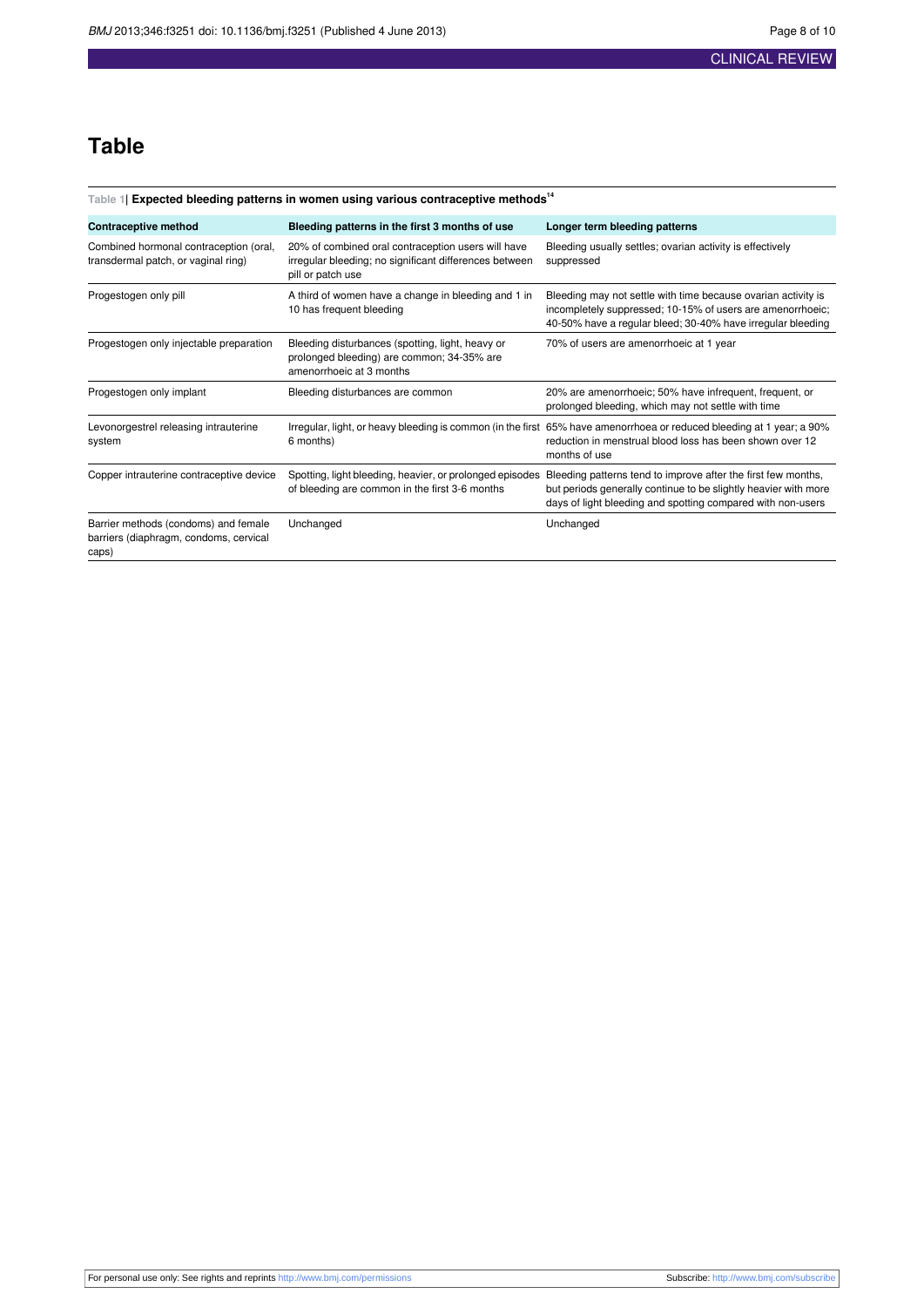## **Figures**

<span id="page-8-0"></span>

**Fig 1** Hysteroscopic view of the endometrial cavity showing a submucous fibroid; provided with permission by Adam Magos, consultant gynaecologist, Royal Free Hospital, London

<span id="page-8-1"></span>

**Fig 2** Hysteroscopic view of the endometrial cavity showing an endometrial polyp; provided with permission by Susan Milne, Royal Infirmary, Edinburgh